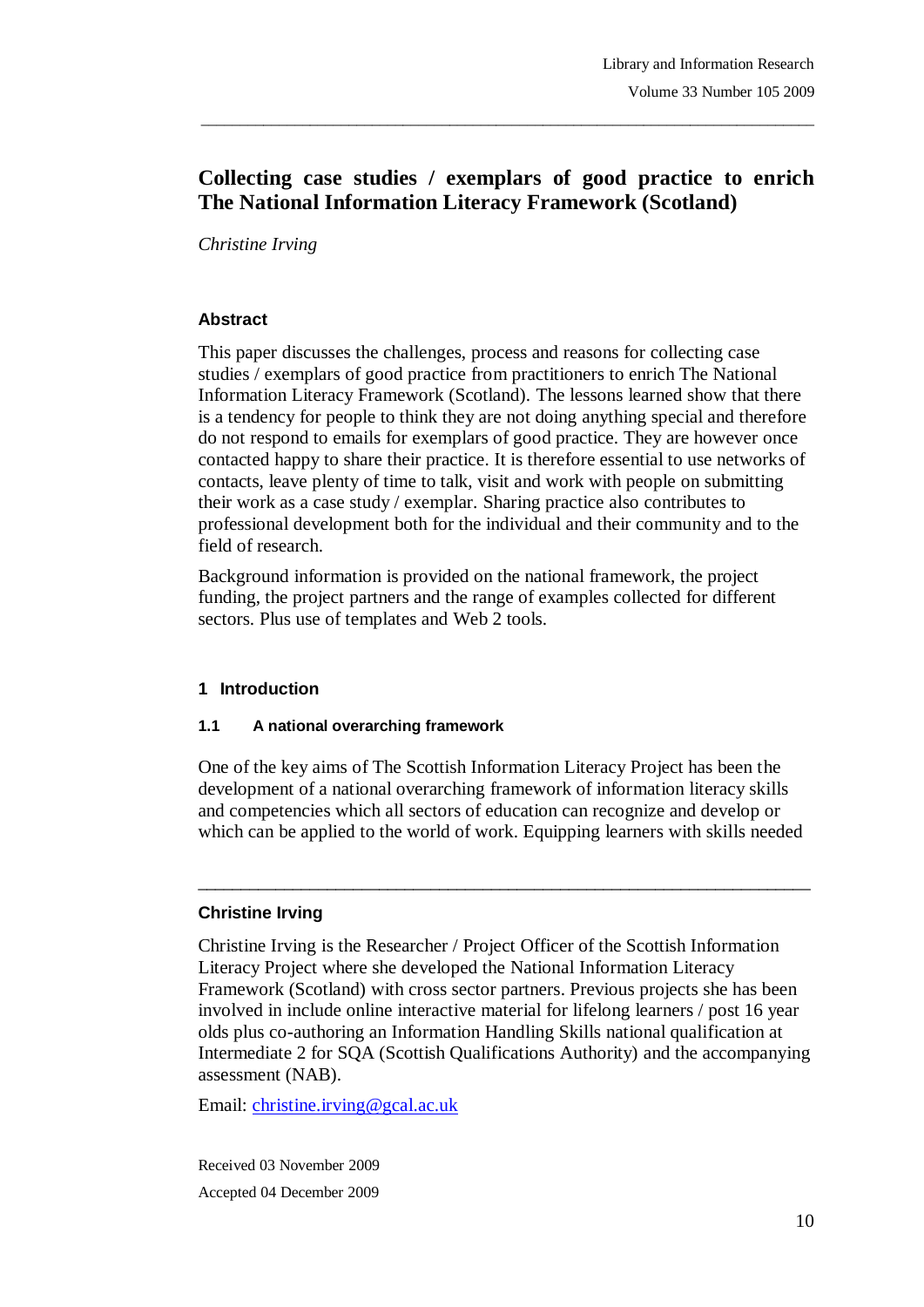for the 21st century is seen as a key tool for the embedding of information literacy in schools, FE, HE, and lifelong learning and for life.

\_\_\_\_\_\_\_\_\_\_\_\_\_\_\_\_\_\_\_\_\_\_\_\_\_\_\_\_\_\_\_\_\_\_\_\_\_\_\_\_\_\_\_\_\_\_\_\_\_\_\_\_\_\_\_\_\_\_\_\_\_\_\_\_\_\_\_\_\_\_\_\_\_\_\_\_\_\_\_

With funds from Eduserv a draft framework was developed and piloted in conjunction with cross sector partners with the aim of:

- defining information literacy learning in terms of statements of skills, knowledge and understanding;
- enabling the notional levelling process and  $\bullet$ outcomes to become transparent and clearly understood by other learning providers, receiving organisations and or employers to meet the needs of the lifelong learner more effectively;



*Image used with permission: DC Thomson*

- $\bullet$ supporting a continuing learning process through identifying a learning pathway within the context of SCQF (Scottish Credit Qualification Framework) (SCQF, 2005) as part of an educational guidance or personal development planning process;
- mapping the existing learning that is taking place allocating a notional level to learning outcomes utilising relevant reference points such as the SCQF generic level descriptors with the intention of providing a general shared understanding of each level which can then be linked to academic, vocational or professional practice;
- incorporating and highlight CILIP's information literacy skills and competences definition (CILIP, 2004) and SQA's Information Handling Skills Intermediate 2 qualification.

The target audience for the framework is:

- library and information professionals working in learning and teaching environments / organisations;
- learning and teaching organisations e.g. Learning and Teaching Scotland, Skills Development Scotland;
- $\bullet$ organisations involved in qualifications and accreditation e.g. CILIP, SQA.

The draft framework levels cover:

- Schools
- Secondary Schools / Further Education Colleges  $\bullet$
- Further / Higher Education
- Higher Education
- Lifelong learning including all information-using communities  $\bullet$ e.g. workplaces, adult literacies, community learning, public libraries

and have common skills running through them. Although there are differences in the grouping and wording of these skills, the commonality enables these skills to be learnt / developed at different levels within different sectors for information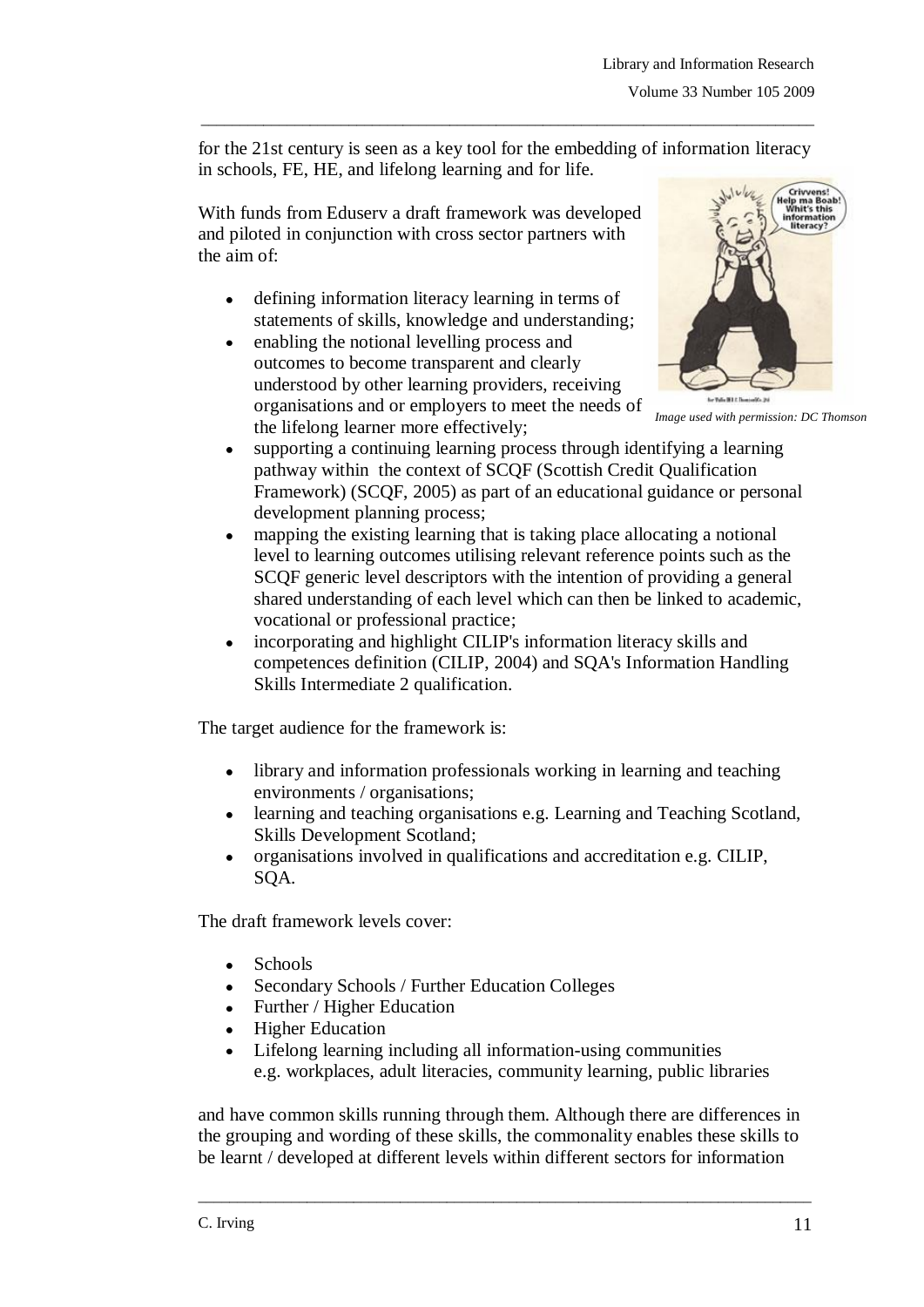tasks appropriate for that level then further developed to the level other sectors require, thus creating a learning pathway for education or personal development planning process.

\_\_\_\_\_\_\_\_\_\_\_\_\_\_\_\_\_\_\_\_\_\_\_\_\_\_\_\_\_\_\_\_\_\_\_\_\_\_\_\_\_\_\_\_\_\_\_\_\_\_\_\_\_\_\_\_\_\_\_\_\_\_\_\_\_\_\_\_\_\_\_\_\_\_\_\_\_\_\_

## **1.2 Project Partners**

The development of the draft framework has been possible due to collaboration and the general aims of the project which is to:

- attract and work with partners in secondary and tertiary education, the world of work and the wider community;
- work primarily within the Scottish educational system but also to work with interested parties UK wide and abroad:
- work with relevant non governmental agencies such as Learning and  $\bullet$ Teaching Scotland, the Scottish Credit and Qualifications Framework, Scottish Qualifications Authority, Skills Development Scotland, and professional bodies such as CILIP, SCURL, SCONUL;
- research the role and importance of information literacy in the workplace  $\bullet$ both in the public and corporate sectors and work with partners in these areas;
- research the role and importance of information literacy in continuing professional development (CPD);
- engage in information literacy advocacy through all available channels and opportunities such as the Scottish Parliament and Executive, relevant NGO"s and the educational and information media;
- develop links with agencies in other countries undertaking information  $\bullet$ literacy advocacy.

"Working with partners to create an information literate Scotland" has enabled the framework to develop from an initial idea discussed with a member of the advisory group to the revised online interactive framework it is today with case studies and exemplars of good practice plus news of information literacy activities, developments and strategies.

# **2 Methodology**

In 2007-8 the draft framework underwent a piloting exercise with the project's advisory group, project partners from schools, further education colleges, universities and different workplaces plus adult literacy initiatives.

The project's advisory group and partners identified that the framework needed to be enriched with exemplars of good practice which would demonstrate how specific competencies can:

- be applied in practice for different subjects, levels of pupils / students and  $\bullet$ how this could be linked to the framework, the steps involved and showing the connection;
- demonstrate links to higher level complex thinking skills and innovation.  $\bullet$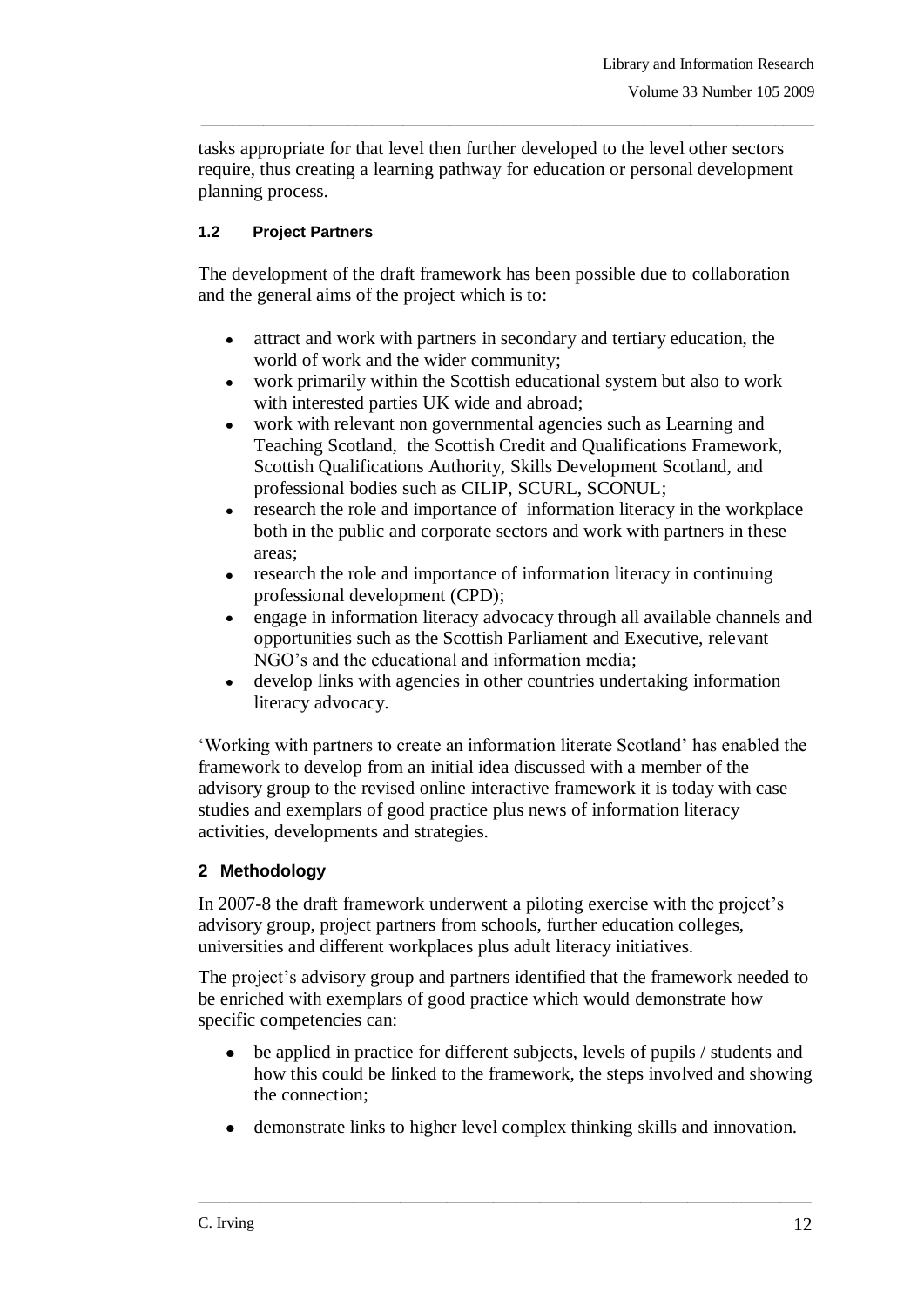The above would see a departure from other national frameworks in Australia, New Zealand and America that just have the skills levels. It would aim to show through the exemplars how the skills had been mapped into course design, recognising different modes of teaching and learning. For example evidence based, problem based plus target disciplines that value information and feed forward / link with further developments including educational development strategies such as:

\_\_\_\_\_\_\_\_\_\_\_\_\_\_\_\_\_\_\_\_\_\_\_\_\_\_\_\_\_\_\_\_\_\_\_\_\_\_\_\_\_\_\_\_\_\_\_\_\_\_\_\_\_\_\_\_\_\_\_\_\_\_\_\_\_\_\_\_\_\_\_\_\_\_\_\_\_\_\_

- $\bullet$ the Curriculum for Excellence within schools and FE sector specifically the Literacy Across Learning Outcomes and Experiences (Learning and Teaching Scotland, 2009) which illustrates the progressional nature of literacy skills (including what they refer to as information / critical literacy) and how these play an important role in all learning
- initiatives within further and higher education.  $\bullet$

Discussions were also held with senior personnel at LTS (Learning and Teaching Scotland). All emphasised the importance of including exemplars of good practice drawn from real life experience.

Some exemplars had been identified through the draft framework piloting exercise but more were needed and an initial approach of asking for exemplars of good practice was met by silence. A new more proactive strategy had to be adopted as it seemed that people did not see their activities as 'exemplars of good practice' so there was a need to explore, identify, discuss, visit and see information literacy activities being carried out by project partners and interested parties and then ask if the activity could be used as an exemplar / case study.

On the lifelong learning side CILIP"s Information Literacy definition has no levels or depths of skills required attached to it; however research carried out by the project into "The role of information literacy in the workplace: an exploratory qualitative study' (Crawford and Irving, 2009) funded by The British Academy determined that:

- those in the workplace would need to look at how individuals define  $\bullet$ information literacy in terms of their own qualifications, training and work experience. For example Lloyd and Somerville's (2006) work with firefighters highlights smell and touch as information sources;
- those involved in adult or community learning may wish to use levels  $\bullet$ within the other sectors that they feel are appropriate.

This study helped us to increase the number of workplace partners and introduced us to Adult Literacy networks and encouraged us to look at the role of public libraries in developing information literacy training programmes.

On a government level The Scottish Government (2007) published *Skills for Scotland: A Lifelong Skills Strategy*. This set out their ambitions for skills, in a lifelong learning context, from cradle to grave. The Strategy set out three major areas in which change was required: a focus on individual development, a response to the needs of the economy and the demand of employers and the creation of cohesive structures. The key civil servant responsible for this strategy was identified for us by one of our workplace partners (The Scottish Government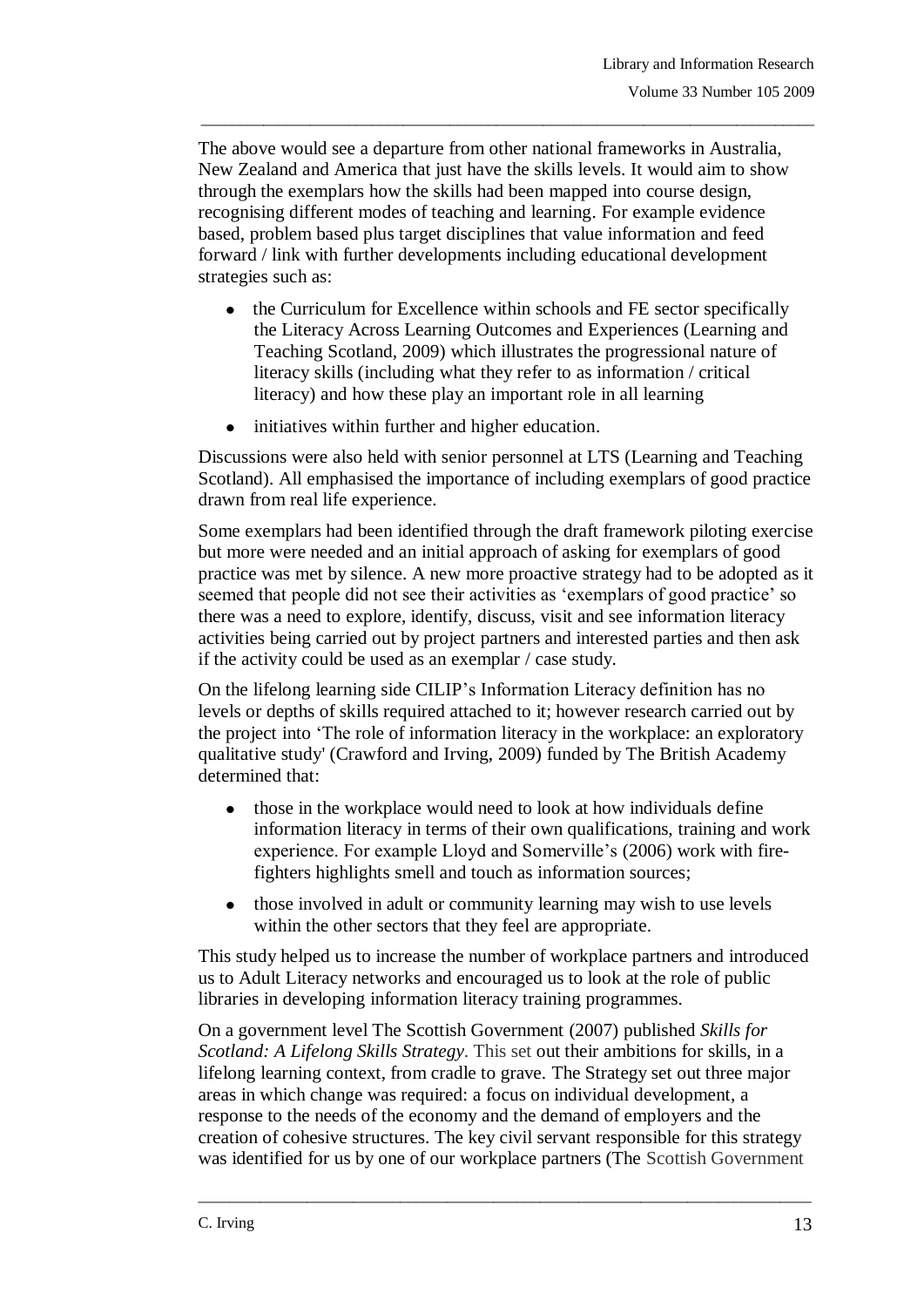Information Services) and following a lengthy protracted period fruitful discussions were held resulting in an agreement that the project would submit a number of information literacy case studies from different sectors.

\_\_\_\_\_\_\_\_\_\_\_\_\_\_\_\_\_\_\_\_\_\_\_\_\_\_\_\_\_\_\_\_\_\_\_\_\_\_\_\_\_\_\_\_\_\_\_\_\_\_\_\_\_\_\_\_\_\_\_\_\_\_\_\_\_\_\_\_\_\_\_\_\_\_\_\_\_\_\_

In addition the discussions with LTS also led to work funded by them to identify exemplars of good practice within the cross curricular area of information literacy for dissemination through their Online Service Curriculum for Excellence - Sharing Practice (Learning and Teaching Scotland, 2009a) which offers an important mechanism to keep education authority and school staff informed and supported.

The addition of these exemplars to add value to the LTS Online Service by:

- facilitating access to practitioners' good practices and classroom resources  $\bullet$ within this important cross curricular area;
- demonstrating how specific information literacy competencies can be  $\bullet$ applied in practice;
- $\bullet$ identifying exemplars linked to different levels within the curriculum, subjects and resources;
	- o the exemplars matched against the National Information Literacy Framework (Scotland) standards / levels;
- the exemplars and the framework will provide school teachers with an identified standard of information literacy skills at the identified levels and contribute to the development of information literacy and media literacy skills among school pupils;
	- o it should help to alleviate the concerns of teachers about their capacity to take on this work identified by Professor Dorothy Williams of Robert Gordon University (Williams and Wavell, 2006);
- providing resources that will contribute to the development of Glow which is the "world"s first national intranet for education" within schools (Learning and Teaching Scotland, 2009b);
- providing information for education managers within this important cross curricular area;
- sharing expertise from library and information science research to education in a key area for the 21st Century.

The work to be informed by, advised and supported by Project partners:

- North Lanarkshire Council, Education Resource Service;
- Information and Learning Resources, City of Edinburgh Council, Children and Families Department;

\_\_\_\_\_\_\_\_\_\_\_\_\_\_\_\_\_\_\_\_\_\_\_\_\_\_\_\_\_\_\_\_\_\_\_\_\_\_\_\_\_\_\_\_\_\_\_\_\_\_\_\_\_\_\_\_\_\_\_\_\_\_\_\_\_\_\_\_\_\_\_\_\_\_\_\_\_\_\_

North Ayrshire Education Resources Service. $\bullet$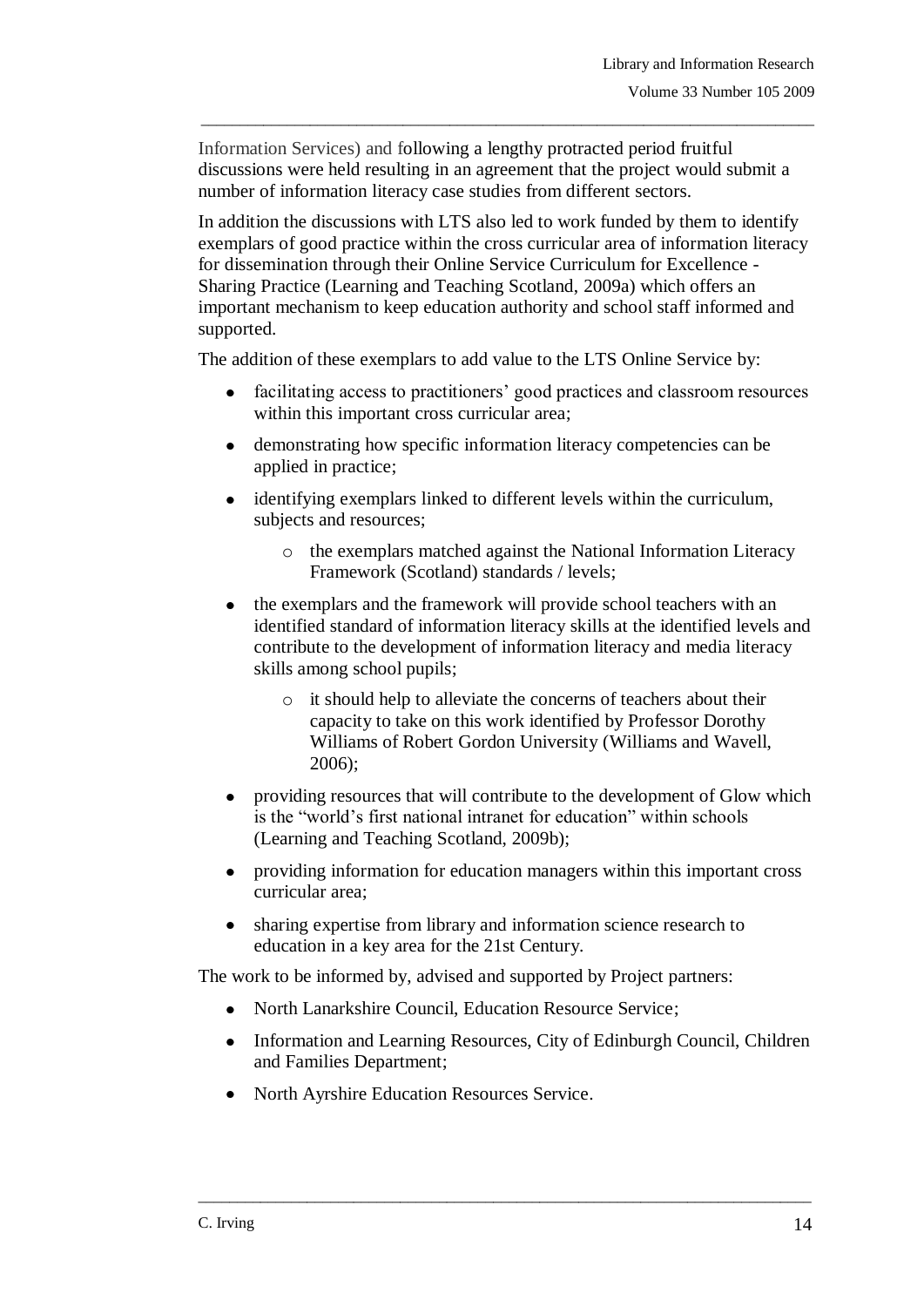The above support made a big difference and thirteen case studies were identified. However the process was a much longer one than anticipated, over running the original project timescale of February 2008 - December 2008.

\_\_\_\_\_\_\_\_\_\_\_\_\_\_\_\_\_\_\_\_\_\_\_\_\_\_\_\_\_\_\_\_\_\_\_\_\_\_\_\_\_\_\_\_\_\_\_\_\_\_\_\_\_\_\_\_\_\_\_\_\_\_\_\_\_\_\_\_\_\_\_\_\_\_\_\_\_\_\_

## **3 Exemplars / case studies**

Although the exemplars / case studies were slow to come / identify we have managed to collect a range of examples for each section which are now listed within the restructured framework which is a weblog (National Information Literacy Framework Scotland, 2009).

### **3.1 School case studies / exemplars of good practice**

- Information Literacy Model ExPLORE (City of Edinburgh)
- North Ayrshire Information Literacy Toolkit Primary Schools  $\bullet$
- Schools toolkit for Information Literacy Nursery primary 7 (12 year  $\bullet$ olds) (Aberdeenshire)
- Transition from primary to secondary school (Craigholme School, Glasgow)
- Sharing practice IL case studies (Curriculum for Excellence)
- School Information Literacy Policy (Benton Park High School, Leeds)  $\bullet$
- Real and Relevant Information Literacy Skills for the  $21<sup>st</sup>$  Century  $\bullet$ Learner (Literacy Development Officer, Curriculum for Excellence)

## **3.2 Secondary school case studies / exemplars of good practice**

- Govan High staff induction programme that challenges ICT assumptions  $\bullet$
- 1st Year English Library Research project Biography (Ardrossan Academy)
- Supporting pupils in developing their information skills in an academic context (Caldervale High School, Airdrie)
- Helping senior pupils with research for Higher History extended essays (Dunbar Grammar School)
- East Lothian School Librarians IL activities
- Largs Academy information literacy activities
- James Gillespie High School developing S1 information literacy  $\bullet$
- Information literacy using the ExPLORE model (Gracemount High  $\bullet$ School, Edinburgh)
- Information literacy and the draft CfE Science Outcomes (Holy Rood High School)

\_\_\_\_\_\_\_\_\_\_\_\_\_\_\_\_\_\_\_\_\_\_\_\_\_\_\_\_\_\_\_\_\_\_\_\_\_\_\_\_\_\_\_\_\_\_\_\_\_\_\_\_\_\_\_\_\_\_\_\_\_\_\_\_\_\_\_\_\_\_\_\_\_\_\_\_\_\_\_

Information Literacy Audit & School Information Literacy working group  $\bullet$ (Oban High School)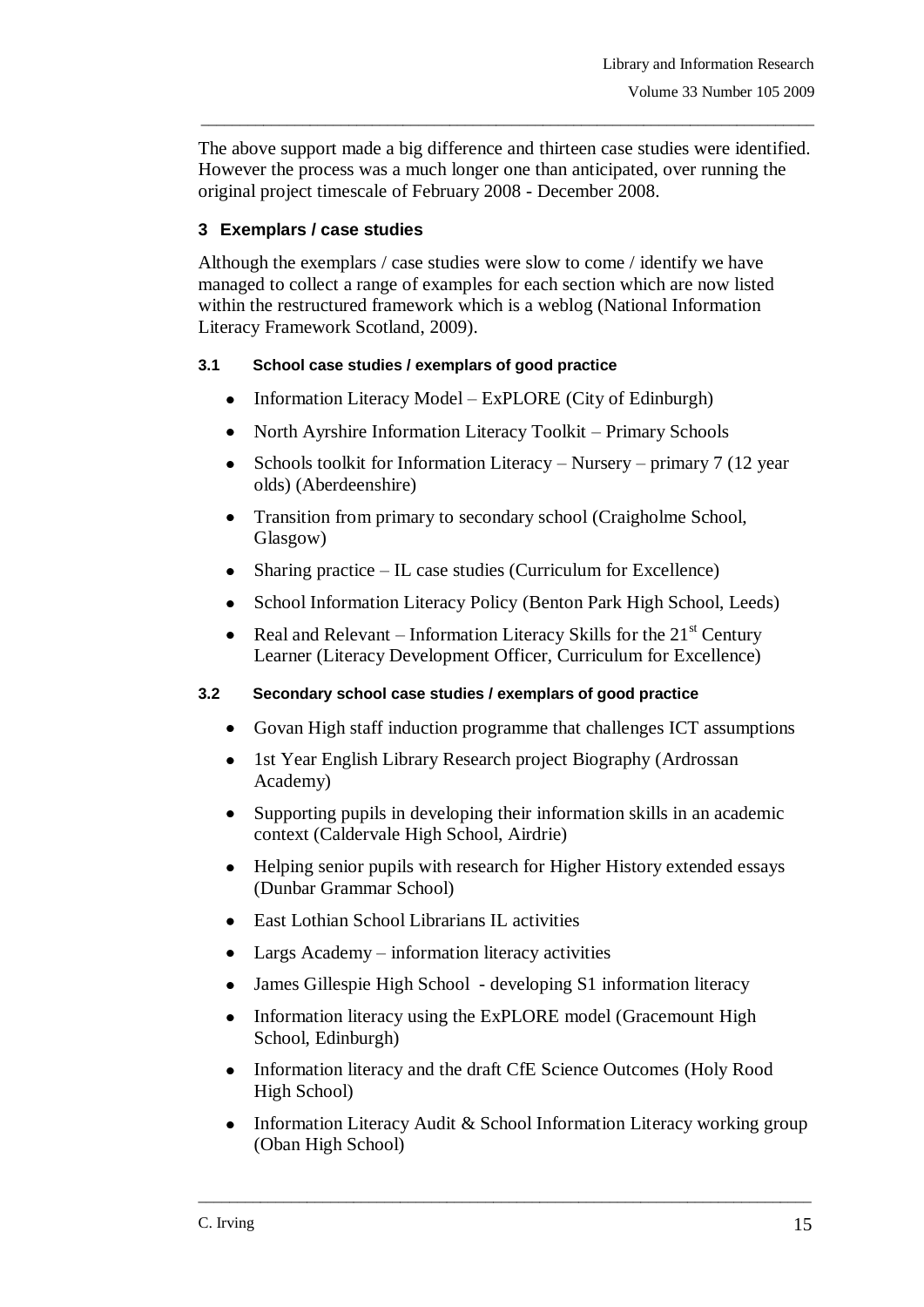#### **3.3 FE college case studies / exemplars of good practice**

IL diagnostic assessment @ Carnegie College  $\bullet$ 

#### **3.4 HE college case studies / exemplars of good practice**

- University of Abertay Appendix D  $\bullet$
- Loughborough University Appendix E

Although the Loughborough example is not a Scottish example it does demonstrate how two different universities have used the same set of skills – the SCONUL 7 Pillars Model as their starting point but have embedded / introduced them differently.

\_\_\_\_\_\_\_\_\_\_\_\_\_\_\_\_\_\_\_\_\_\_\_\_\_\_\_\_\_\_\_\_\_\_\_\_\_\_\_\_\_\_\_\_\_\_\_\_\_\_\_\_\_\_\_\_\_\_\_\_\_\_\_\_\_\_\_\_\_\_\_\_\_\_\_\_\_\_\_

Other HE /university case studies / exemplars of good practice added include:

- $\bullet$ Dundee University and three Dundee High Schools
- $\bullet$ Glasgow Caledonian University – iLearn Framework

#### **3.5 Workplace case studies / exemplars of good practice**

- NHS Scotland information literacy competency framework
- Skills for Scotland: A Lifelong Skills Strategy
- Scottish Government Information Services IL activities  $\bullet$

### **3.6 Public library case studies / exemplars of good practice**

 $\bullet$ Inverclyde Libraries – Greenock; Dumfries and Galloway Libraries – Ewart Library; Glasgow Libraries – Mitchell Library and Glasgow REAL Learning Centres

The idea of using a weblog to facilitate the transformation of the 68 page pdf draft information literacy framework into a more flexible tool that enabled case studies / exemplars of good practice to be added emerged as experience with the project blog grew and the potential of what could be done with blogs apart from blogging. The static pages would contain the framework details whilst the blog postings would facilitate the communication of any news, activities and developments and enable interested parties to comment on any of the postings or on the framework pages.

It is early days yet but the idea seemed to be well received by the project advisory group then by the project"s open meeting in September 2009.

### **4 Lessons learned**

Calls for exemplars of good practice or best practice do not work on their own. Whether it is the actual term or words used people are reluctant to step forward for whatever reasons. Another study Learning Literacies for a Digital Age (LLiDA)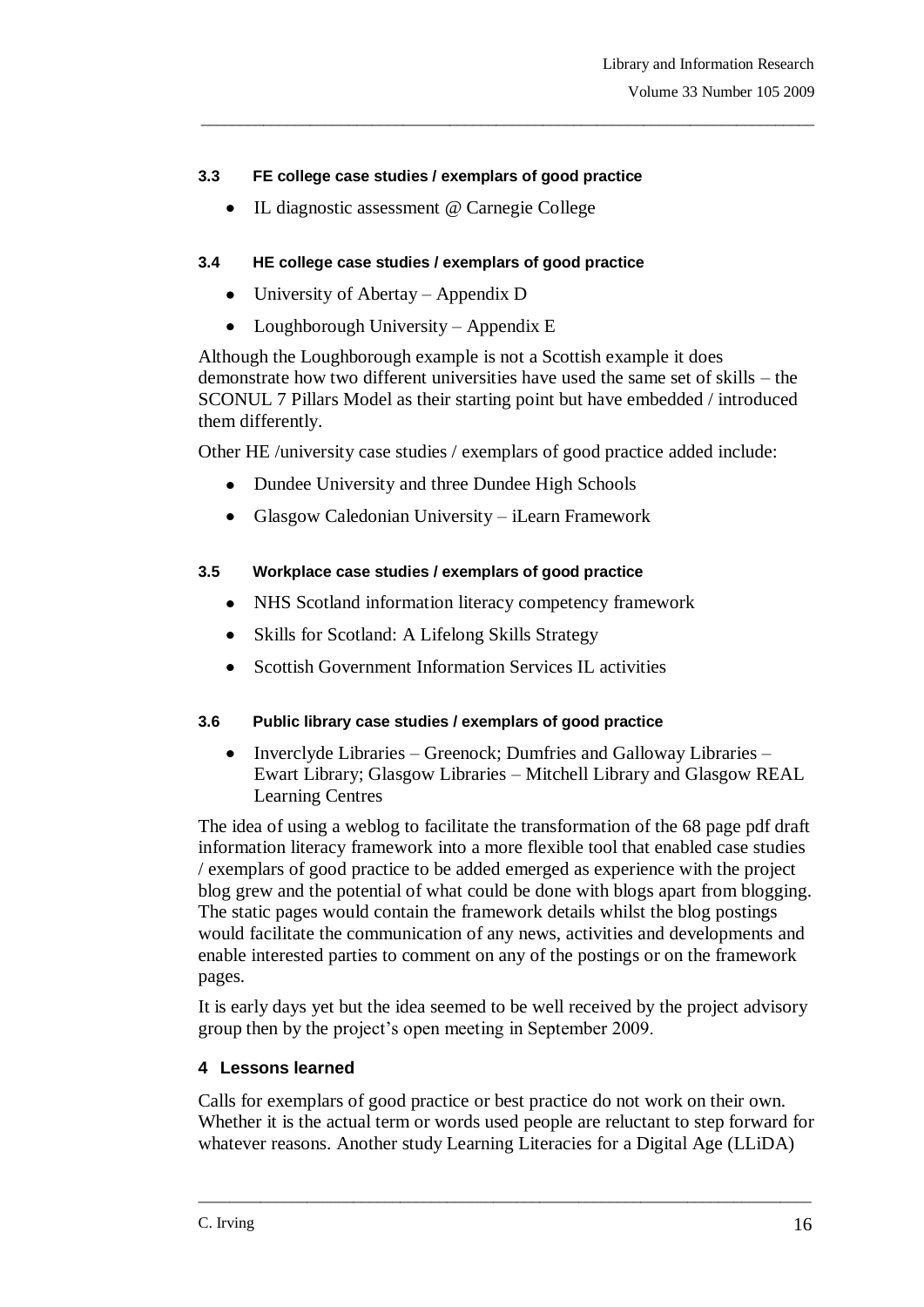project (2009) confirmed similar difficulties. Whether this is a nationality or professional trait or a combination of both it leaves the collector with the task of seeking out activities, investigating them and then making a decision on whether it fits the qualities they think makes a good exemplar of good / best practice or case study. It is necessary to use a variety of means but using networks of contacts, getting out and about talking to and seeing first hand what people are doing is an amazing experience which despite being time consuming is definitely worthwhile and has proved successful.

\_\_\_\_\_\_\_\_\_\_\_\_\_\_\_\_\_\_\_\_\_\_\_\_\_\_\_\_\_\_\_\_\_\_\_\_\_\_\_\_\_\_\_\_\_\_\_\_\_\_\_\_\_\_\_\_\_\_\_\_\_\_\_\_\_\_\_\_\_\_\_\_\_\_\_\_\_\_\_

Whilst the LTS (2009) sharing practice funded case studies used a template (Figure 1) which resulted in a professional looking tabbed mini website providing some consistency to layout and preventing scrolling as the text is broken up, it did take some effort to convince those providing the case studies that the template was there to help them not make more work for them.

| FГ<br>$C$ Information Literacy - Sharing practice - Windows Internet Explorer                                                                                                                                                                                                                                                                                                                                                                 |                                                                                                                                                                                                                                                                                      |                                                          |                                                                   |  |
|-----------------------------------------------------------------------------------------------------------------------------------------------------------------------------------------------------------------------------------------------------------------------------------------------------------------------------------------------------------------------------------------------------------------------------------------------|--------------------------------------------------------------------------------------------------------------------------------------------------------------------------------------------------------------------------------------------------------------------------------------|----------------------------------------------------------|-------------------------------------------------------------------|--|
|                                                                                                                                                                                                                                                                                                                                                                                                                                               | bttp://www.ltscotland.org.uk/sharingpractice/c/supportinginformationliteracydevelopment/introduction.asp?strReferringChal                                                                                                                                                            | $\frac{1}{2}$ $\times$                                   | - م<br>Google                                                     |  |
| <b>EXPERIENCE</b><br>topic keyword                                                                                                                                                                                                                                                                                                                                                                                                            | $\equiv$ Focus $\sim$<br>$X$ EXPLORE $\rightarrow$ SEARCH $\rightarrow$                                                                                                                                                                                                              | O EXPERIENCE . C BUILD<br><b>OF C</b> RECORD             | <b>ALOGIN</b>                                                     |  |
| 4SP<br>$\overline{\phantom{a}}$                                                                                                                                                                                                                                                                                                                                                                                                               | $\mathbb{R}$ In $\times$<br>RGU:  C Impro C Infor C Scotti<br>$\mathbf{e}$ Curric $\mathbf{e}$ Skills f                                                                                                                                                                              | 合<br>$\blacktriangledown$<br>$\frac{1}{2}$ Glow<br>LLIDA | ■ · ☆ Page · ◎ Tools ·<br>$\boxtimes$                             |  |
| т<br>C<br>C<br>C.<br>т<br>Contrast options:<br>Text size:                                                                                                                                                                                                                                                                                                                                                                                     |                                                                                                                                                                                                                                                                                      |                                                          |                                                                   |  |
| <b>Information Literacy</b>                                                                                                                                                                                                                                                                                                                                                                                                                   |                                                                                                                                                                                                                                                                                      |                                                          | Learning and Teaching Scotland                                    |  |
| <b>About LTS</b><br><b>LTS Home</b>                                                                                                                                                                                                                                                                                                                                                                                                           | A to Z<br><b>Go to Glow</b>                                                                                                                                                                                                                                                          |                                                          | Enter search<br>Search                                            |  |
| <b>Information literacy</b><br>home                                                                                                                                                                                                                                                                                                                                                                                                           | Supporting information literacy development                                                                                                                                                                                                                                          |                                                          |                                                                   |  |
| <b>About information</b><br>literacy                                                                                                                                                                                                                                                                                                                                                                                                          | <b>Introduction</b><br><b>Aims</b><br><b>Process</b>                                                                                                                                                                                                                                 | <b>Outcomes</b><br><b>Next steps</b>                     |                                                                   |  |
| <b>Ages 9-11</b><br><b>Ages 12-14</b><br><b>Ages 15-18</b>                                                                                                                                                                                                                                                                                                                                                                                    | <b>Introduction</b><br>Appreciating the importance of information literacy skills, Caldervale High School's<br>Professional Development Group (PDG) wanted to help their pupils develop their                                                                                        |                                                          | <sup>图</sup> Word file:<br>Supporting our pupils<br>in developing |  |
| <b>Sharing practice</b><br><b>Contact us</b>                                                                                                                                                                                                                                                                                                                                                                                                  | information literacy skills.<br>The PDG is cross-curricular, comprising four teachers and the school's Library<br>Resource Centre (LRC) manager. Their discussions on information literacy became<br>the focus for an action research project, which was published in February 2008. |                                                          | information skills<br>report (3.3 MB)                             |  |
|                                                                                                                                                                                                                                                                                                                                                                                                                                               | From observation and analysis, six skills were identified (See page 10 of the report).                                                                                                                                                                                               |                                                          |                                                                   |  |
|                                                                                                                                                                                                                                                                                                                                                                                                                                               | This resulted in the production of a new S1 English project - the Pet Project.<br><sup>[6]</sup> Word file: How to look after your pet                                                                                                                                               |                                                          |                                                                   |  |
|                                                                                                                                                                                                                                                                                                                                                                                                                                               |                                                                                                                                                                                                                                                                                      |                                                          |                                                                   |  |
| It consists of four social skills lessons, followed by 11 information literacy skills<br>lessons, which are taught using co-operative learning and formative assessment<br>methods. The project was designed to address the four capacities of Curriculum for<br>Excellence and it is suitable for adaptation in other subjects (See chapter 8 in the<br>attached report) and for other age groups. The skills learned are also transferable. |                                                                                                                                                                                                                                                                                      |                                                          |                                                                   |  |
| Word file: Supporting our pupils in developing information skills report (3.3 MB)                                                                                                                                                                                                                                                                                                                                                             |                                                                                                                                                                                                                                                                                      |                                                          |                                                                   |  |
| <b>O</b> Internet<br>电 100%                                                                                                                                                                                                                                                                                                                                                                                                                   |                                                                                                                                                                                                                                                                                      |                                                          |                                                                   |  |
| 600<br><b>Li</b> start                                                                                                                                                                                                                                                                                                                                                                                                                        | 6 Information Literac <b>6</b> 3 Microsoft Offic<br>$-1$ <b>Direct</b>                                                                                                                                                                                                               | <b>Di</b> LIR template-Of 11.                            |                                                                   |  |

**Figure 1: Screenshot of online LTS case study** 

However the project did not have the IT resources that LTS have so the decision was taken to summarise the activity with contact details listed for anyone who wanted more information given. Hopefully the facility of being able to comment on the exemplar or the individual whose exemplar it is being able to provide an update for all to see may prove more useful.

Interestingly the LLiDA project mentioned above have used a Wiki, another Web 2.0 tool, to display their snapshots / exemplars.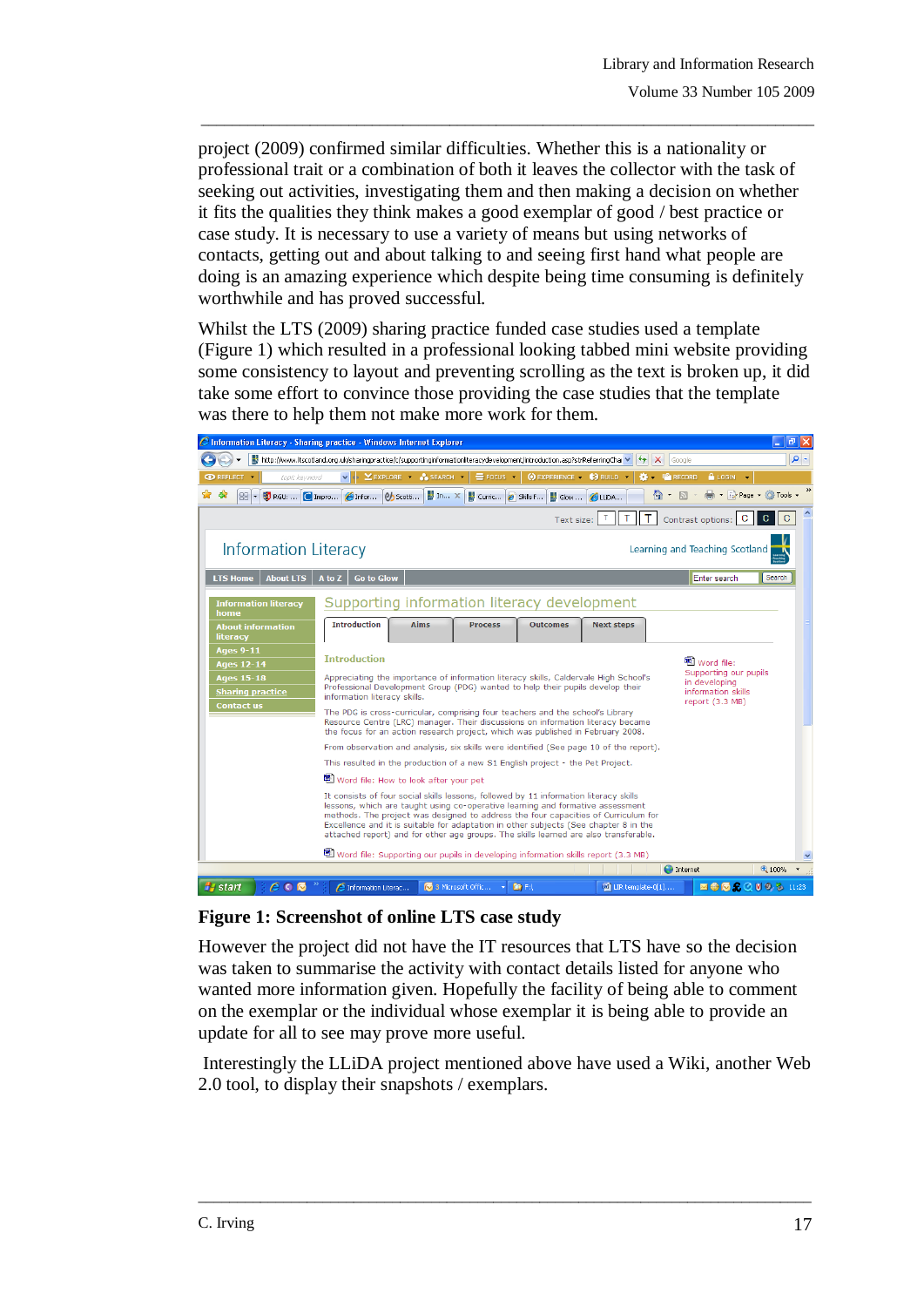### **5 Conclusion**

So was it worth all the effort of collecting case studies / exemplars? Definitely, as it provides ideas and benchmarking possibilities not only for those new to the profession or sector but to the existing LIS practitioner and hopefully will encourage sharing practice and collaborative working. It also gives the research community insights into what information literacy activities LIS practitioner are involved in.

\_\_\_\_\_\_\_\_\_\_\_\_\_\_\_\_\_\_\_\_\_\_\_\_\_\_\_\_\_\_\_\_\_\_\_\_\_\_\_\_\_\_\_\_\_\_\_\_\_\_\_\_\_\_\_\_\_\_\_\_\_\_\_\_\_\_\_\_\_\_\_\_\_\_\_\_\_\_\_

Whilst the information literacy activities need to be reviewed and updated to incorporate new resources, tools, technology it does provide a useful snapshot of what is happening in Scotland at the moment and possible areas for research and development.

In addition "Sharing good practice within and beyond their own establishments and cluster" along with "personal reading and research, including engaging with online resources and discussing and sharing good practice through these resources" are recognised as part of best professional development (The Scottish Government, 2009, 4-5). Not just for the individual concerned but also their community and interested parties and contributes to the field of research.

## **References**

CILIP (2004) *CILIP information literacy definition*. URL:

[http://www.cilip.org.uk/get-involved/advocacy/learning/information](http://www.cilip.org.uk/get-involved/advocacy/learning/information-literacy/pages/definition.aspx)[literacy/pages/definition.aspx](http://www.cilip.org.uk/get-involved/advocacy/learning/information-literacy/pages/definition.aspx)

[accessed 25.01.2010].

Learning and Teaching Scotland (2009) *Curriculum for Excellence - Sharing Practice.* URL:

<http://www.ltscotland.org.uk/curriculumforexcellence/sharingpractice/index.asp> [accessed 07.10.09].

Learning and Teaching Scotland (2009a) *Glow Scotland.* URL: <http://www.ltscotland.org.uk/glowscotland/about/index.asp> [accessed 07.10.09].

Learning and Teaching Scotland (2009b) *Information literacy: Sharing practice.* URL:<http://www.ltscotland.org.uk/informationliteracy/sharingpractice/index.asp> [accessed 07.10.09].

Learning Literacies for a Digital Age (LLiDA) (2009) URL: <http://www.academy.gcal.ac.uk/llida/> [accessed 07.10.09].

Lloyd, A. and Somerville, M. (2006) Working information*, [Journal of Workplace](http://www.emeraldinsight.com/Insight/viewContentItem.do;jsessionid=82CC989E3E974CE452002C759CF9AB65?contentType=Article&contentId=1546157)  [Learning](http://www.emeraldinsight.com/Insight/viewContentItem.do;jsessionid=82CC989E3E974CE452002C759CF9AB65?contentType=Article&contentId=1546157)* [online], **18** [\(3\), 186-198.](http://www.emeraldinsight.com/Insight/viewContentItem.do;jsessionid=82CC989E3E974CE452002C759CF9AB65?contentType=Article&contentId=1546157) URL:

[http://www.emeraldinsight.com/Insight/viewContentItem.do;jsessionid=82CC989](http://www.emeraldinsight.com/Insight/viewContentItem.do;jsessionid=82CC989E3E974CE452002C759CF9AB65?contentType=Article&contentId=1546157) [E3E974CE452002C759CF9AB65?contentType=Article&contentId=1546157](http://www.emeraldinsight.com/Insight/viewContentItem.do;jsessionid=82CC989E3E974CE452002C759CF9AB65?contentType=Article&contentId=1546157)  [accessed 07.10.09].

\_\_\_\_\_\_\_\_\_\_\_\_\_\_\_\_\_\_\_\_\_\_\_\_\_\_\_\_\_\_\_\_\_\_\_\_\_\_\_\_\_\_\_\_\_\_\_\_\_\_\_\_\_\_\_\_\_\_\_\_\_\_\_\_\_\_\_\_\_\_\_\_\_\_\_\_\_\_\_

National Information Literacy Framework Scotland (2009) URL: [http://caledonianblogs.net/nilfs/#](http://caledonianblogs.net/nilfs/) [accessed 07.10.09].